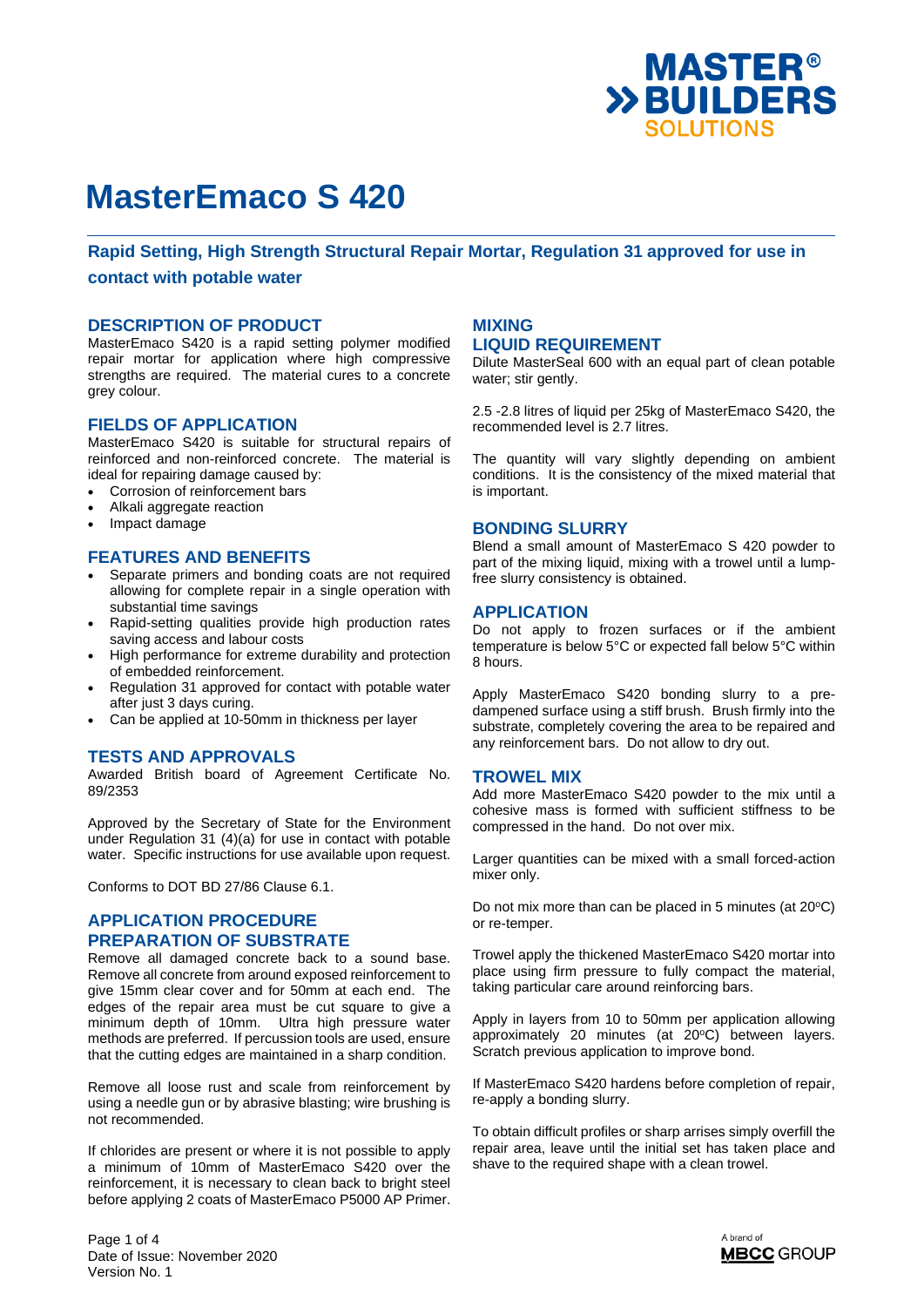

**Rapid Setting, High Strength Structural Repair Mortar, Regulation 31 approved for use in contact with potable water** 

#### **CURING**

Fog-spray all applications with clean water after the initial set has taken place for as long as practicable.

In cool conditions, cover with insulated tarpaulin, polystyrene or other insulating material.

A separate curing compound is not necessary.

#### **COVERAGE**

One 25kg bag yields 12.8 Litres of mortar or  $1m^2$  at 13mm thick.

78 x 25 bags per  $m<sup>3</sup>$ .

#### **PACKAGING**

MasterEmaco S420 is available in 25kg bags. MasterSeal 600 is available in 20 litre plastic containers.

#### **STORAGE**

All materials should be stored under cover, clear of the ground and stacked not more than 6 bags high. Protect the materials from all sources of moisture and frost.

## **SHELF LIFE**

Rotate stock in order not to exceed the shelf life of 12 months for MasterEmaco S420 and MasterSeal 600.

#### **HANDLING AND TRANSPORT**

Usual preventive measures for the handling of chemical products should be observed when using this product, for example do not eat, smoke or drink while working and wash hands when taking a break or when the job is completed.

Specific safety information referring the handling and transport of this product can be found in the Material Safety Data Sheet. For full information on Health and Safety matters regarding this product the relevant Health and Safety Data Sheet should be consulted.

Disposal of product and its container should be carried out according to the local legislation in force. Responsibility for this lies with the final owner of the product.

### **CONTACT DETAILS**

Master Builders Solutions UK Ltd 19 Broad Ground Road Lakeside Redditch Worcestershire B98 8YP Tel: +44 (0) 1527 512255 Fax +44 (0) 1527 503576 www.master-builders-solutions.com/en-gb

© Master Builders Solutions UK Ltd

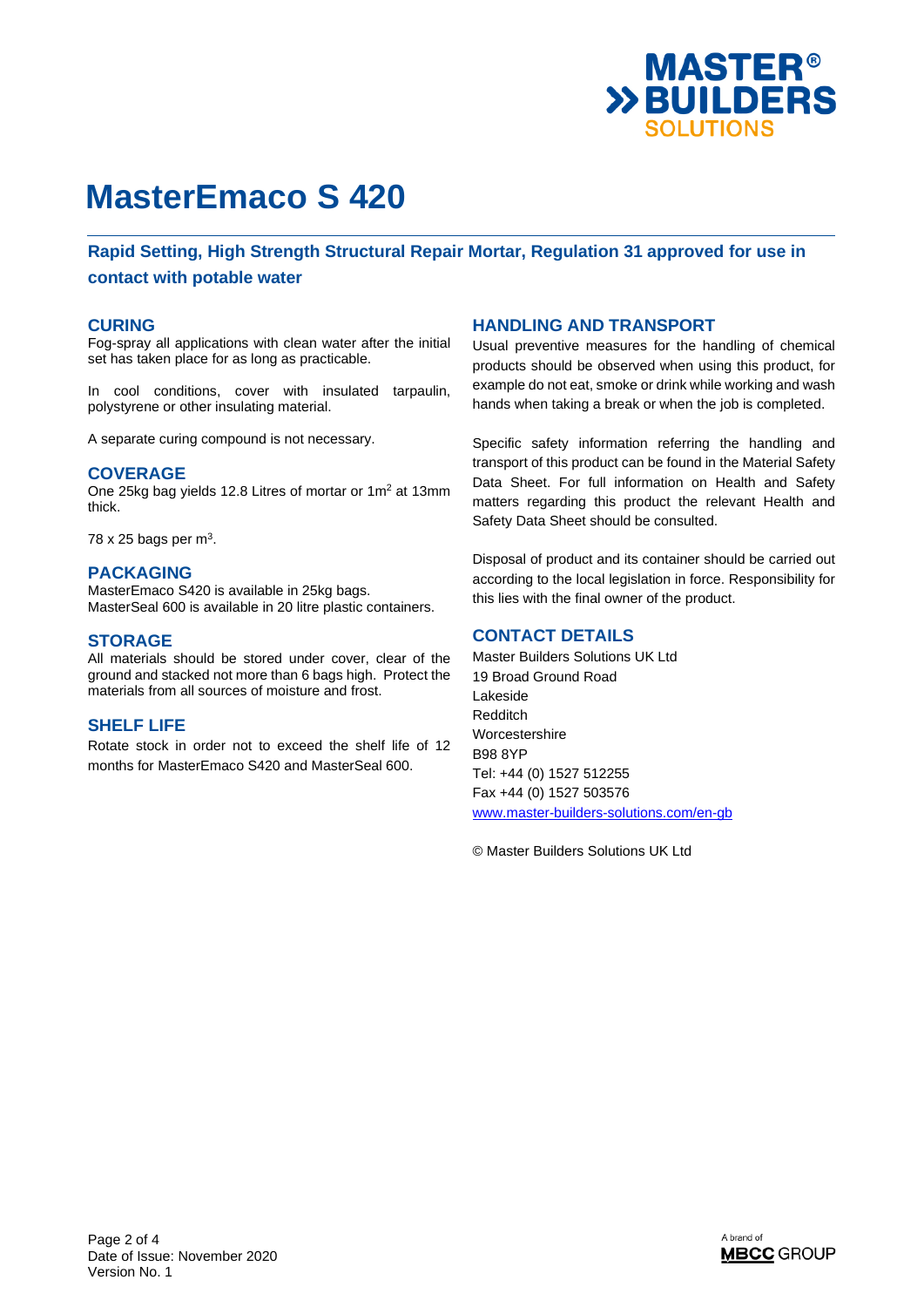

**Rapid Setting, High Strength Structural Repair Mortar, Regulation 31 approved for use in contact with potable water** 

| <b>Product Data</b>              |                    |             |
|----------------------------------|--------------------|-------------|
| <b>Property</b>                  | <b>Units</b>       | Data        |
| Pot Life                         | <b>Minutes</b>     | 10          |
| Wet Density                      | kN/m <sup>2</sup>  | 2180        |
| Modulus of Elasticity            | kN/mm <sup>2</sup> | 30          |
| Coefficient of thermal expansion | $^{\circ}$ C-1     | 6.42 x 10-6 |
| <b>Initial Setting Time</b>      | Minutes            | $10 - 15$   |
| <b>Final Setting Time</b>        | <b>Minutes</b>     | $16 - 20$   |
| <b>Mechanical Properties</b>     |                    |             |
| <b>Compressive Strength</b>      |                    |             |
| 4 Hours                          | N/mm <sup>2</sup>  | 6.3         |
| 24 Hours                         | N/mm <sup>2</sup>  | 27.0        |
| 7 Days                           | N/mm <sup>2</sup>  | 50.0        |
| 28 days                          | N/mm <sup>2</sup>  | 60.0        |
| Tensile Strength (28 days)       | N/mm <sup>2</sup>  | 4.5         |
| Flexural Strength (28 days)      | N/mm <sup>2</sup>  | 8.0         |
| Adhesive Strength (28 days)      | N/mm <sup>2</sup>  | 1.7         |

Note – Typical Values at 20°C.